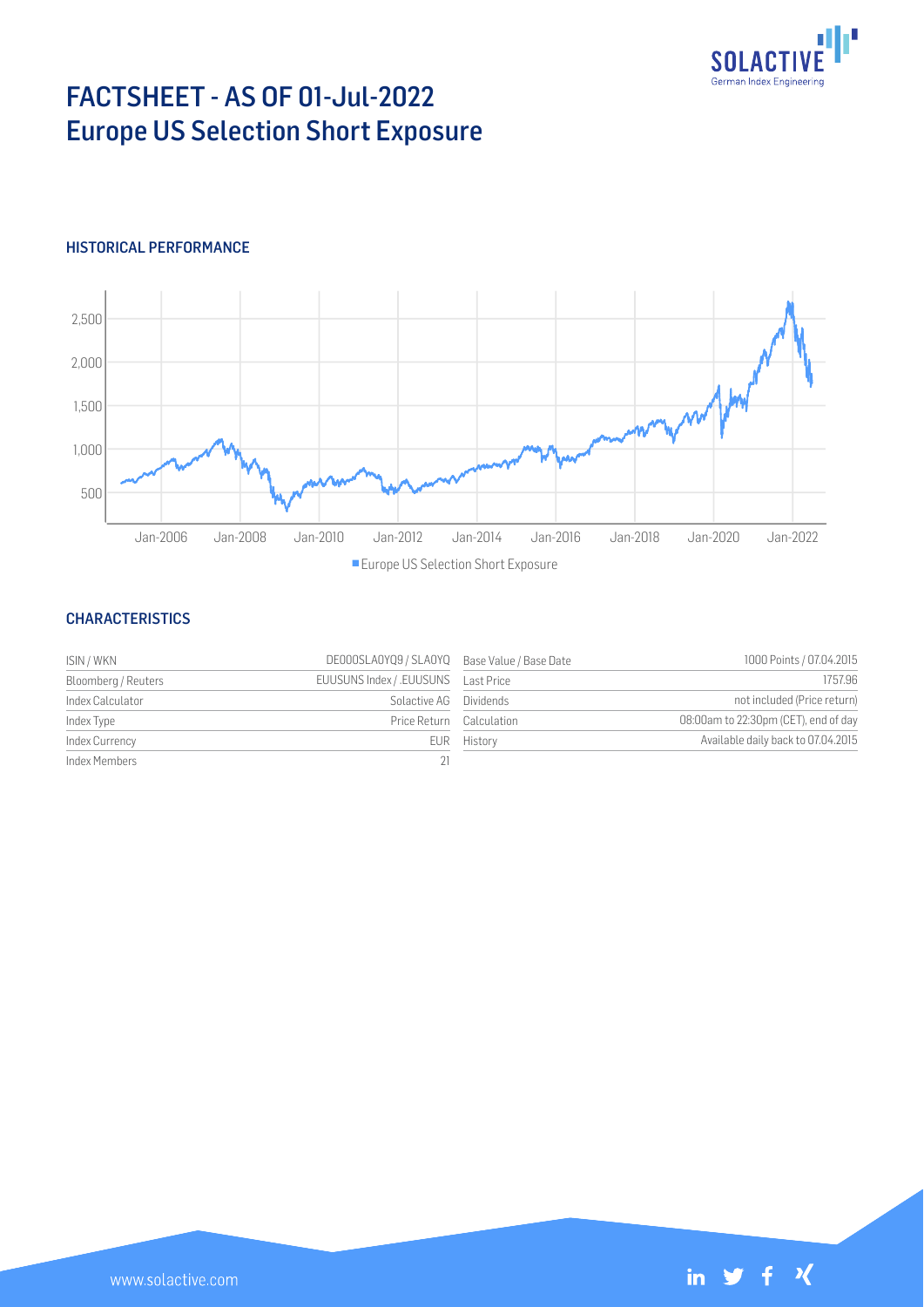

## **STATISTICS**

| <b>EUR</b>         | 30D        | 90D        | 180D       | 360D                  | <b>YTD</b> | Since Inception        |
|--------------------|------------|------------|------------|-----------------------|------------|------------------------|
| Performance        | $-9.78%$   | $-23.85%$  | $-33.06%$  | $-22.20%$             | -33.06%    | 74.20%                 |
| Performance (p.a.) |            |            |            |                       |            | 7.97%                  |
| Volatility (p.a.)  | 42.46%     | 43.18%     | 39.49%     | 31.07%                | 39.34%     | 24.17%                 |
| High               | 2029.11    | 2382.16    | 2675.50    | 2699.74               | 2675.50    | 2699.74                |
| Low                | 1712.25    | 1712.25    | 1712.25    | 1712.25               | 1712.25    | 776.29                 |
| Sharpe Ratio*      | $-1.67$    | $-1.54$    | $-1.40$    | $-0.70$               | $-1.39$    | 0.35                   |
| Max. Drawdown      | $-15.62\%$ | $-28.12\%$ | $-36.00\%$ | $-36.58\%$            | $-36.00\%$ | $-36.58%$              |
| VaR 95 \ 99        |            |            |            | $-60.4\%$ \ $-87.3\%$ |            | $-38.7\%$ \ $-71.0\%$  |
| CVaR 95 \ 99       |            |            |            | $-75.5\%$ \ $-95.1\%$ |            | $-61.3\%$ \ $-100.1\%$ |

\* Up to 31 December 2021, ex-post Sharpe ratios use as input for the risk free rate term the London Inter-Bank Offered rates in the respective currencies of the index and at a term equal to the observation period. From 3 J 2022 onwards, Sharpe ratios will be / are calculated using as reference risk free rate input the overnight replacement rate for these currencies, namely SONIA (for GBP), SOFR (for USD) and EURIBOR Overnight (for EUR).

#### COMPOSITION BY CURRENCIES



#### COMPOSITION BY COUNTRIES



# TOP COMPONENTS AS OF 01-Jul-2022

| Company                             | Ticker                 | Country   | Currency   | Index Weight (%) |
|-------------------------------------|------------------------|-----------|------------|------------------|
| OUALCOMM INC                        | <b>QCOM UW Equity</b>  | US        | <b>USD</b> | 5.04%            |
| LVMH MOET HENNESSY LOUIS VUITTON SE | MC FP Equity           | <b>FR</b> | <b>EUR</b> | 4.96%            |
| META PI ATEORMS INC                 | <b>META UW Equity</b>  | US        | <b>USD</b> | 4.94%            |
| L OREAL SA                          | OR FP Equity           | <b>FR</b> | <b>EUR</b> | 4.93%            |
| APPLE INC                           | <b>AAPL UW Equity</b>  | US        | <b>USD</b> | 4.93%            |
| SERVICENOW INC                      | NOW UN Equity          | US        | <b>USD</b> | 4.89%            |
| <b>BLACKSTONE INC</b>               | <b>BX UN Equity</b>    | US        | <b>USD</b> | 4.88%            |
| ESTEE LAUDER COMPANIES INC          | EL UN Equity           | US        | <b>USD</b> | 4.86%            |
| ADOBE INC                           | ADBE UW Equity         | US        | <b>USD</b> | 4.80%            |
| AMAZON.COM INC                      | <b>AMZN UW Equity</b>  | US        | <b>USD</b> | 4.78%            |
| SALESFORCE INC                      | <b>CRM UN Equity</b>   | US        | <b>USD</b> | 4.77%            |
| <b>INTUIT COM</b>                   | <b>INTU UW Equity</b>  | US        | <b>USD</b> | 4.75%            |
| AI PHABET INC-CLA                   | <b>GOOGL UW Equity</b> | US        | <b>USD</b> | 4.75%            |

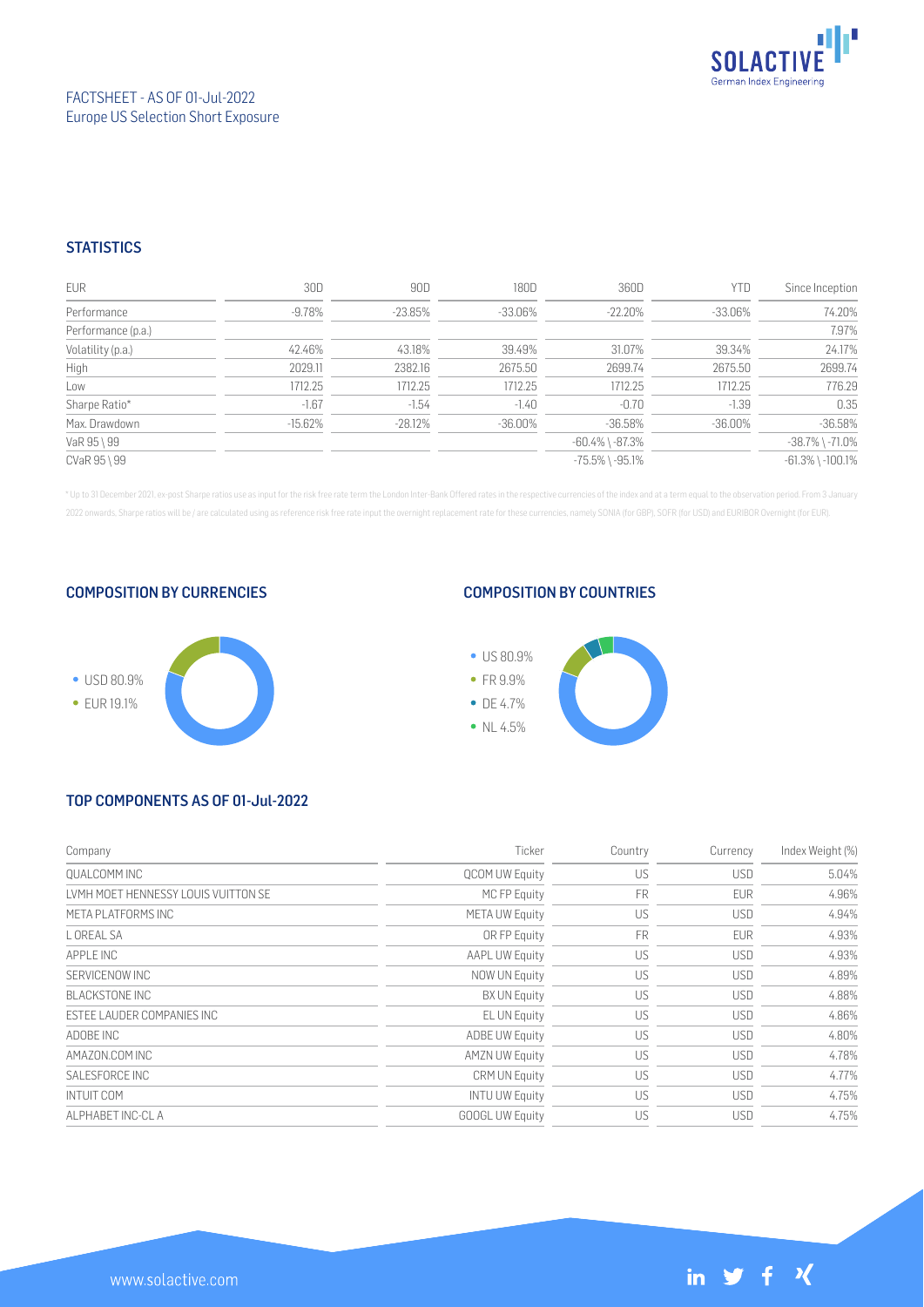

## FACTSHEET - AS OF 01-Jul-2022 Europe US Selection Short Exposure

| Company                | Ticker                | Country | Currency   | Index Weight (%) |
|------------------------|-----------------------|---------|------------|------------------|
| PAYPAL HOLDINGS INC.   | <b>PYPL UW Equity</b> | US      | <b>USD</b> | 4.74%            |
| TESLA INC              | <b>TSLA UW Equity</b> | US      | <b>USD</b> | 4.74%            |
| BROADCOM INC           | AVGO UW Equity        | US      | <b>USD</b> | 4.72%            |
| SIEMENS AG             | SIE GY Equity         | DE      | <b>EUR</b> | 4.68%            |
| APPLIED MATERIALS INC  | <b>AMAT UW Equity</b> | US      | <b>USD</b> | 4.53%            |
| ASML HOLDING NV        | <b>ASML NA Equity</b> | NL      | <b>EUR</b> | 4.53%            |
| NVIDIA CORP            | NVDA UW Equity        | US      | <b>USD</b> | 4.39%            |
| ADVANCED MICRO DEVICES | AMD UW Equity         | US      | <b>USD</b> | 4.38%            |